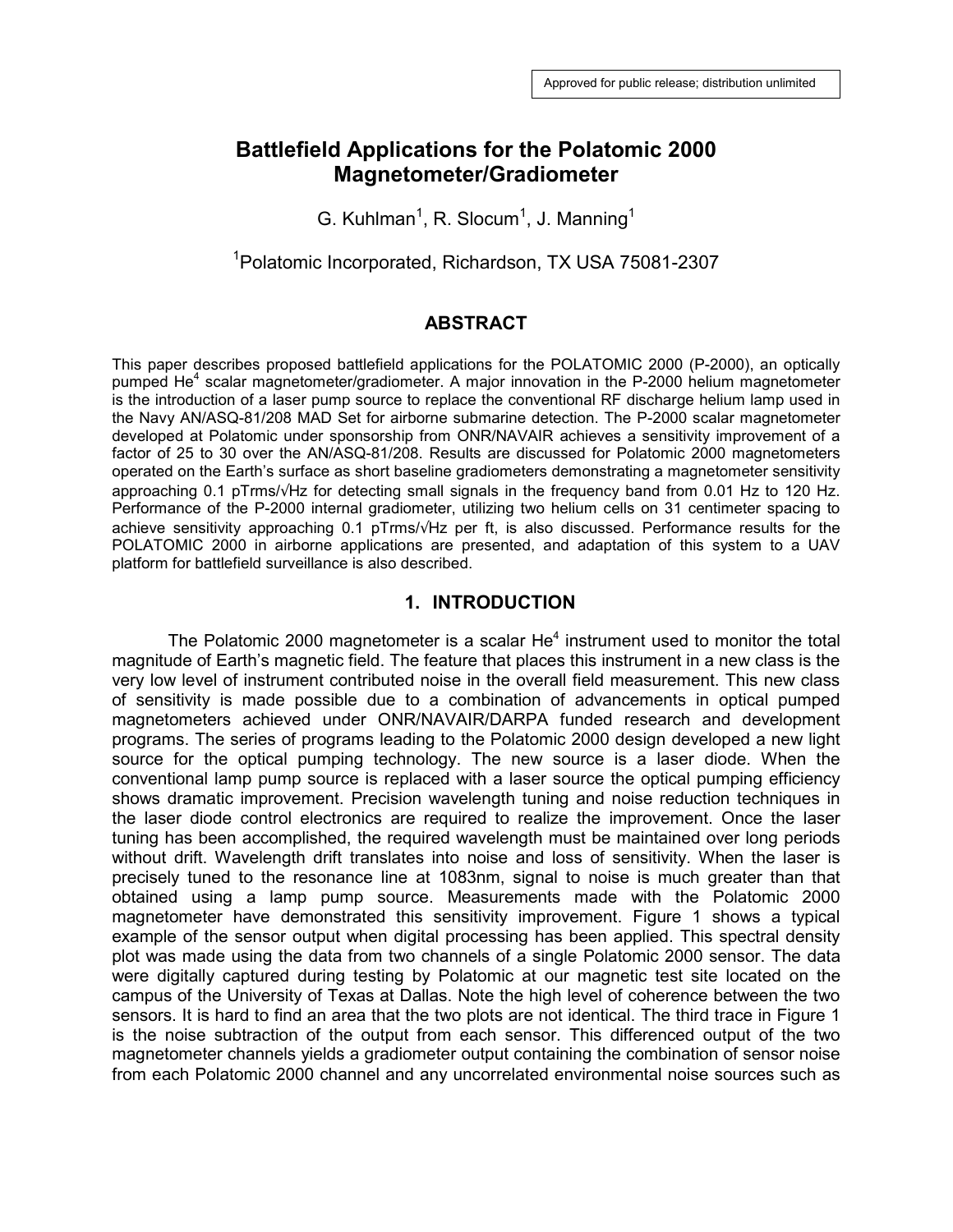| <b>Report Documentation Page</b>                                                                                                                                                                                                                                         |                           |                                                    |                                           |  |
|--------------------------------------------------------------------------------------------------------------------------------------------------------------------------------------------------------------------------------------------------------------------------|---------------------------|----------------------------------------------------|-------------------------------------------|--|
| <b>Report Date</b><br>25FEB2002                                                                                                                                                                                                                                          | <b>Report Type</b><br>N/A |                                                    | Dates Covered (from to)                   |  |
| <b>Title and Subtitle</b><br>Battlefield Applications for the Polatomic 2000<br>Magnetometer/Gradiometer                                                                                                                                                                 |                           |                                                    | <b>Contract Number</b>                    |  |
|                                                                                                                                                                                                                                                                          |                           |                                                    | <b>Grant Number</b>                       |  |
|                                                                                                                                                                                                                                                                          |                           |                                                    | <b>Program Element Number</b>             |  |
| Author(s)                                                                                                                                                                                                                                                                |                           | <b>Project Number</b>                              |                                           |  |
|                                                                                                                                                                                                                                                                          |                           | <b>Task Number</b>                                 |                                           |  |
|                                                                                                                                                                                                                                                                          |                           | <b>Work Unit Number</b>                            |                                           |  |
| Performing Organization Name(s) and Address(es)<br>Polatomic Incorporated Richardson, TX 75081-2307                                                                                                                                                                      |                           | <b>Performing Organization Report Number</b>       |                                           |  |
| <b>Sponsoring/Monitoring Agency Name(s) and Address(es)</b><br>Department of the Army, CECOM RDEC Night Vision &                                                                                                                                                         |                           | <b>Sponsor/Monitor's Acronym(s)</b>                |                                           |  |
| Electronic Sensors Directorate AMSEL-RD-NV-D 10221 Burbeck<br>Road Ft. Belvoir, VA 22060-5806                                                                                                                                                                            |                           |                                                    | <b>Sponsor/Monitor's Report Number(s)</b> |  |
| <b>Distribution/Availability Statement</b><br>Approved for public release, distribution unlimited                                                                                                                                                                        |                           |                                                    |                                           |  |
| <b>Supplementary Notes</b><br>Papers from 2001 Meeting of the MSS Specialty Group on Battlefield Acoustic and Seismic Sensing, Magnetic and<br>Electric Field Sensors, Volume 1: Special Session held 23 Oct 2001. See also ADM001434 for whole conference on<br>cd-rom. |                           |                                                    |                                           |  |
| <b>Abstract</b>                                                                                                                                                                                                                                                          |                           |                                                    |                                           |  |
| <b>Subject Terms</b>                                                                                                                                                                                                                                                     |                           |                                                    |                                           |  |
| <b>Report Classification</b><br>unclassified                                                                                                                                                                                                                             |                           | <b>Classification of this page</b><br>unclassified |                                           |  |
| <b>Classification of Abstract</b><br>unclassified                                                                                                                                                                                                                        |                           |                                                    | <b>Limitation of Abstract</b><br>UU       |  |
| <b>Number of Pages</b><br>10                                                                                                                                                                                                                                             |                           |                                                    |                                           |  |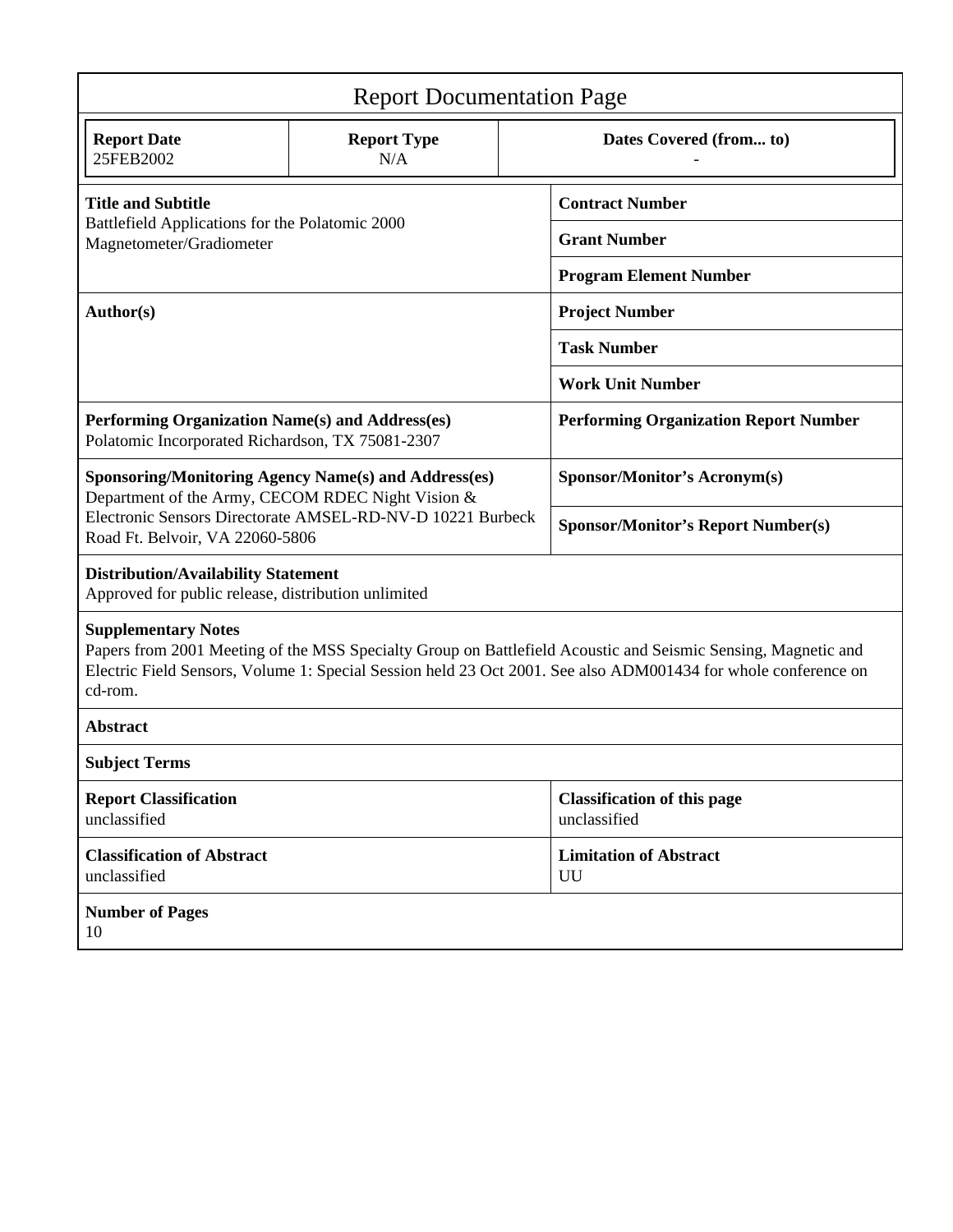the 60 Hz magnetic fields induced by power lines. Note the excellent coherence of these noises yielding a sensor noise figure of 0.3pTrms/√Hz.



**Figure 1. Noise spectral density plot of Channels A and B (two channels in overlapping upper traces) and 31cm gradiometer (lower trace).** 

# **2. DESCRIPTION OF THE POLATOMIC 2000 MAGNETOMETER**

Operation of the basic sensing element depends on the light-absorption properties of metastable helium atoms simultaneously subjected to optical pumping radiation and resonant radio frequency  $(H_1)$  radiation. The basic sensing elements are shown in Figure 2. The optical pumping source in the laser magnetometer is a distributed Bragg reflecting (DBR) diode laser (DL). The diode is electronically controlled and emits light at the wavelength required to optically pump the helium atoms inside the glass helium cell. Before the light enters the cell it is circularly polarized. The light travels through the helium cell to the infrared (IR) detector. A portion of the light is absorbed in the helium cell. The IR detector converts the light energy to an electronic signal and phase information contained in the signal is detected and sent to the digital oscillator that tracks the Larmor frequency  $f_0$ . The RF output from the oscillator is used to drive a coil at 90 degrees to the light path and located near the helium cell. A low-frequency modulation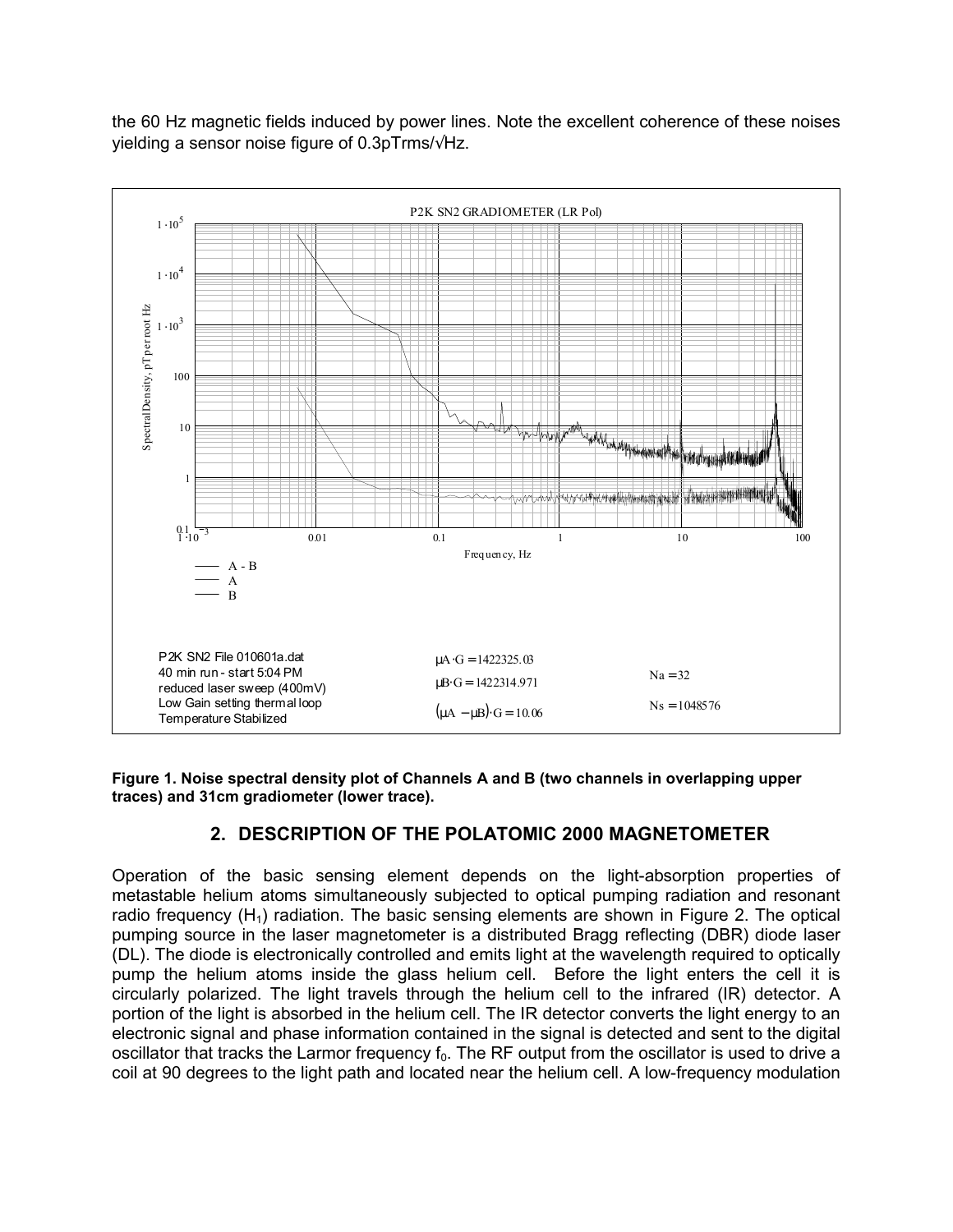of the RF produces a signal at the modulation frequency, which is used to lock the resonance control loop. Resonance is obtained when maximum light is absorbed in the cell.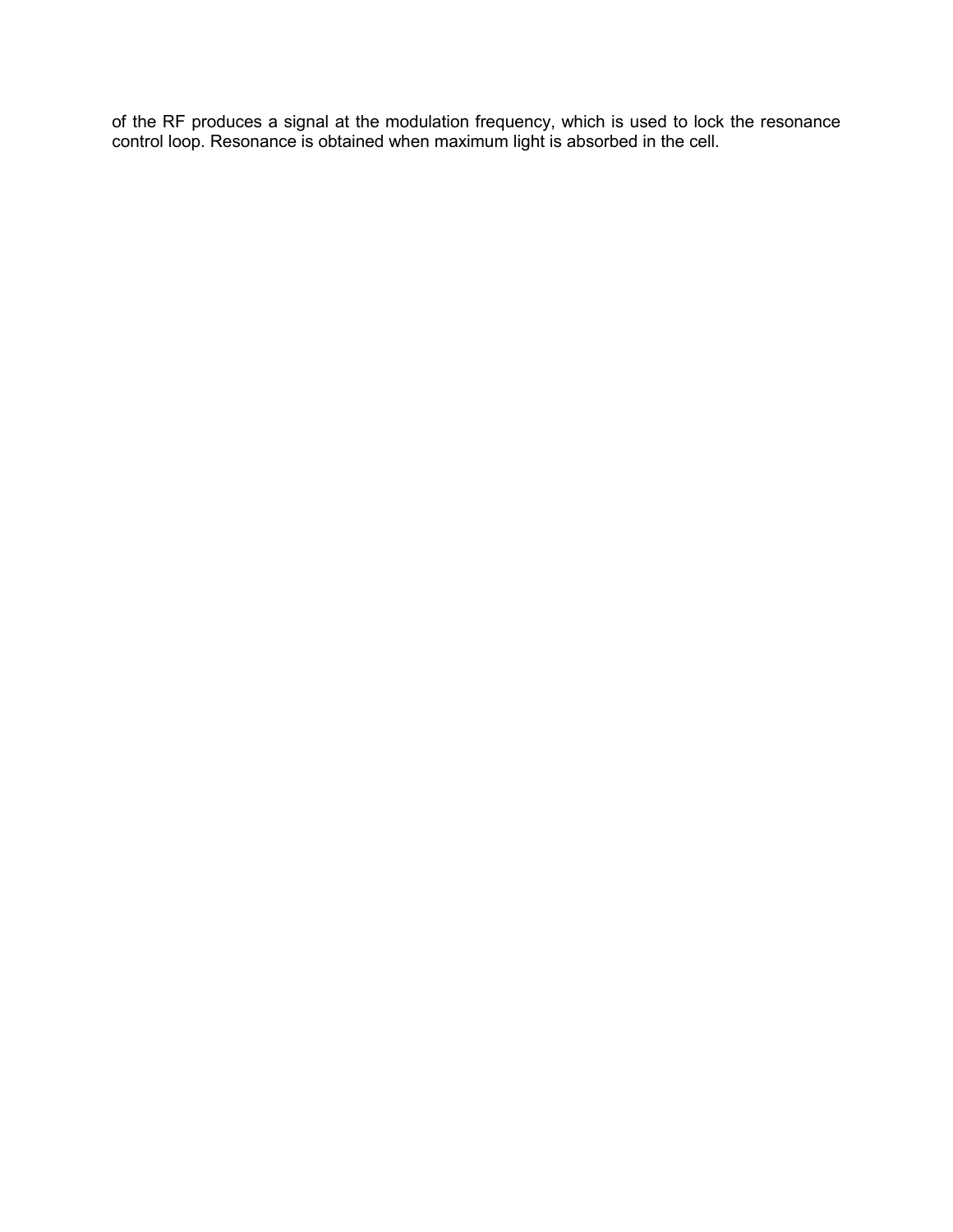



The Larmor frequency  $f_0$  is directly proportional to the applied magnetic field and is given by:

where

 $f_0 = g H_0$ 

 $H_0$  = magnetic field in nanoTesla  $g = gyromagnetic ratio of helium atom$ 

 $= 28.0235$  Hz/nT

The P-2000 has the following performance characteristics:

| Range       | 22,302 to 78,058 nanoTesla (nT)                |
|-------------|------------------------------------------------|
| Resolution  | 83.1 x $10^{-6}$ nT                            |
| Noise Level | 0.3 picoTesla (pT)/ $\sqrt{Hz}$ (0.5 to 50 Hz) |

The P-2000 sensor contains two helium cells pumped from a common laser. In a normal operating mode the two cells are used to reduce the common mode noise from the pump source. This mode is referred to as the Dual Cell operating mode. Dual Cell mode operation results in one total field scalar output from the magnetometer. The system output is a 32 bit digital word representing the total field intensity at a point midway between the A and the B helium cells. The cells are positioned along the vertical axis with respect to the ground when the sensor is installed in the tail boom of a P-3 aircraft. Resonance loop lock will be maintained as long as the vertical axis of the sensor is within 60 degrees of the magnetic dip at the measurement location. ONR is currently sponsoring development of an omni directional laser pumped sensor design having the same sensitivity on all headings. An omni directional sensor configuration is desired for worldwide operation on moving platforms. Stationary sensor ground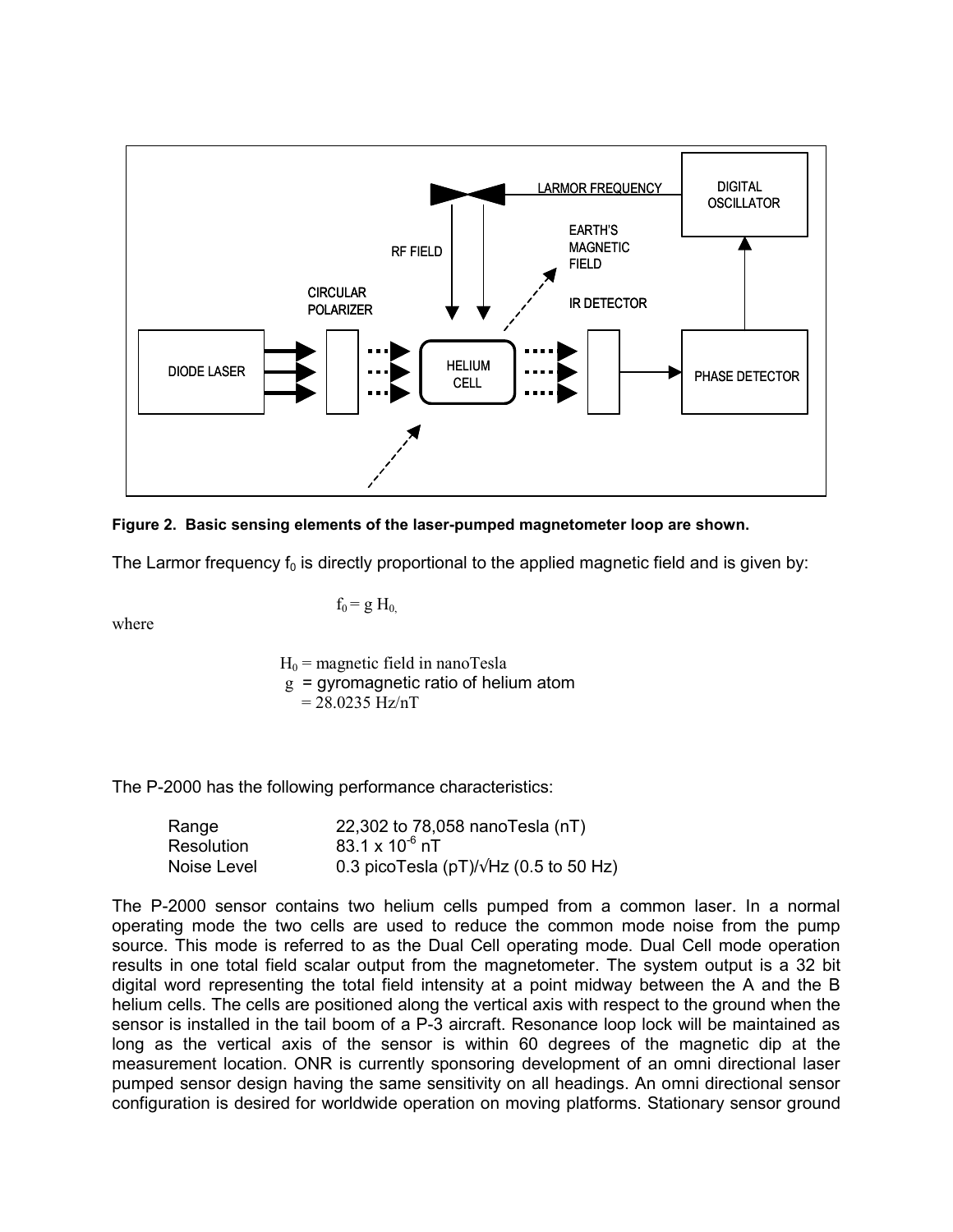testing does not require an omni sensor as long as the alignment is maintained to within 60 degrees of the field direction. The P-2000 is therefore ideally suited for battlefield sensing applications.

A second P-2000 operating mode is also available. This mode is called the Gradiometer operating mode. Two independent total field measurements are made when this mode is active. The A cell and the associated coils and drive electronics form one magnetometer and the B cell and the associated drive electronics form another magnetometer. The distance between the two cells is 31 centimeters. The laser and associated drive electronics are common to each channel. Each magnetometer maintains the same measurement resolution in the gradiometer mode. A Gradiometer mode block diagram is shown in Figure 3.



**Figure 3. Simplified diagram of the P-2000 Gradiometer operating mode.**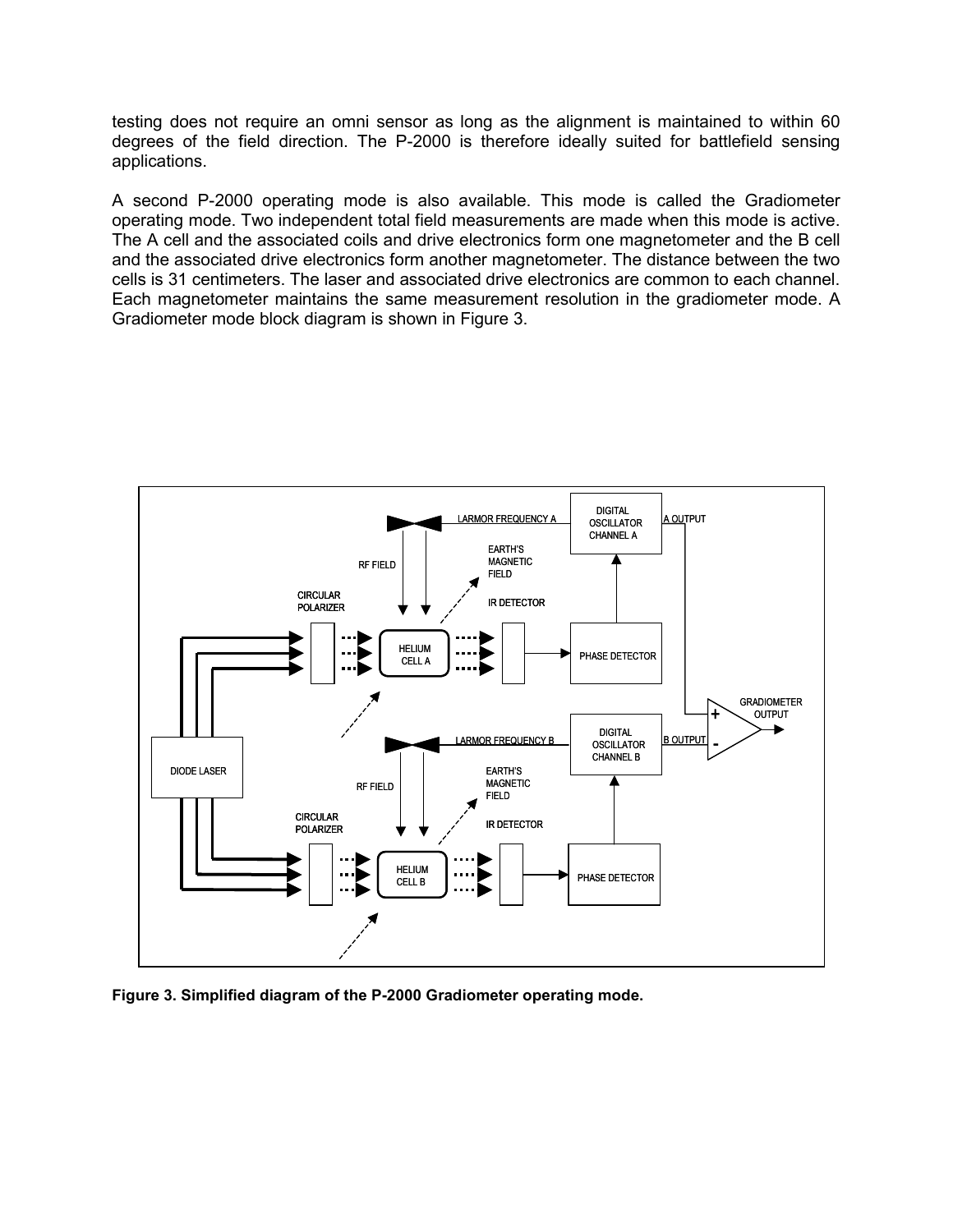# **3. MAGNETIC SIGNAL SOURCE DETECTION MEASUREMENTS**

A series of magnetic signal source measurements using the P-2000 in the Gradiometer mode have been completed at the UTD Magnetic Test facility in Dallas. The magnetic source selected for test was a cylindrically shaped magnet. The dipole strength of the test magnet is 62.3 A-m<sup>2</sup>. The magnet has a length of 19 cm and a diameter of 2.5 cm. The magnet was fixed to a disk driven by a small battery powered motor. A gear reduction box mounted between the motor shaft and the disk enabled the magnet to rotate slowly with a period of 8 seconds or 0.125 Hz. This assembly was mounted with the dipole axis of the magnet vertical with respect to the ground. A small cart was used to keep the magnetic source assembly stable and allow towing the source to selected heading and offset distances with respect to the P-2000 sensor head. The signal source is show in Figure 4. The white building in the background contained the P-2000 sensor and is located 100 meters North of the source magnet. The control electronics were located in the dark building to the left.



**Figure 4. Magnetic signal source at UTD range Dallas with dipole strength 62.3 A-m<sup>2</sup> , length 19 cm, and diameter 2.5 cm. Non-magnetic test building 100 meters to the North in the background contained the P-2000 sensor with the cell A to cell B gradiometer alignment North to South. Cell B is North of Cell A.** 

Figure 5 shows an overview of the test locations and tracks. Point 1 is 100 meters South of the sensor and was the location of static motion tests with magnet rotation. Point 2 to 3 to 2 is the track for a North-South-North run at a 10-meter East CPA offset. Point 4 to 5 is the track for an East to West run at 10 meter South CPA offset. Six minutes of background environmental noise data were collected before the start of the detection testing. The first five minutes of the each data file were analyzed using spectral analysis tools. A total of 131,072 magnet field samples were obtained in this period due to the 432 Hz sample rate of the P-2000 system. A series of four plots are shown in Figure 6. All the plots have three traces with the A and B channels in the upper trace and the Gradiometer output in the lower trace. The A and B traces are overlapping and appear as one trace. The gradiometer subtraction identifies any area of non-coherence between channels A and B. The baseline noise floor is 0.3 pT/√Hz on all four plots. The upper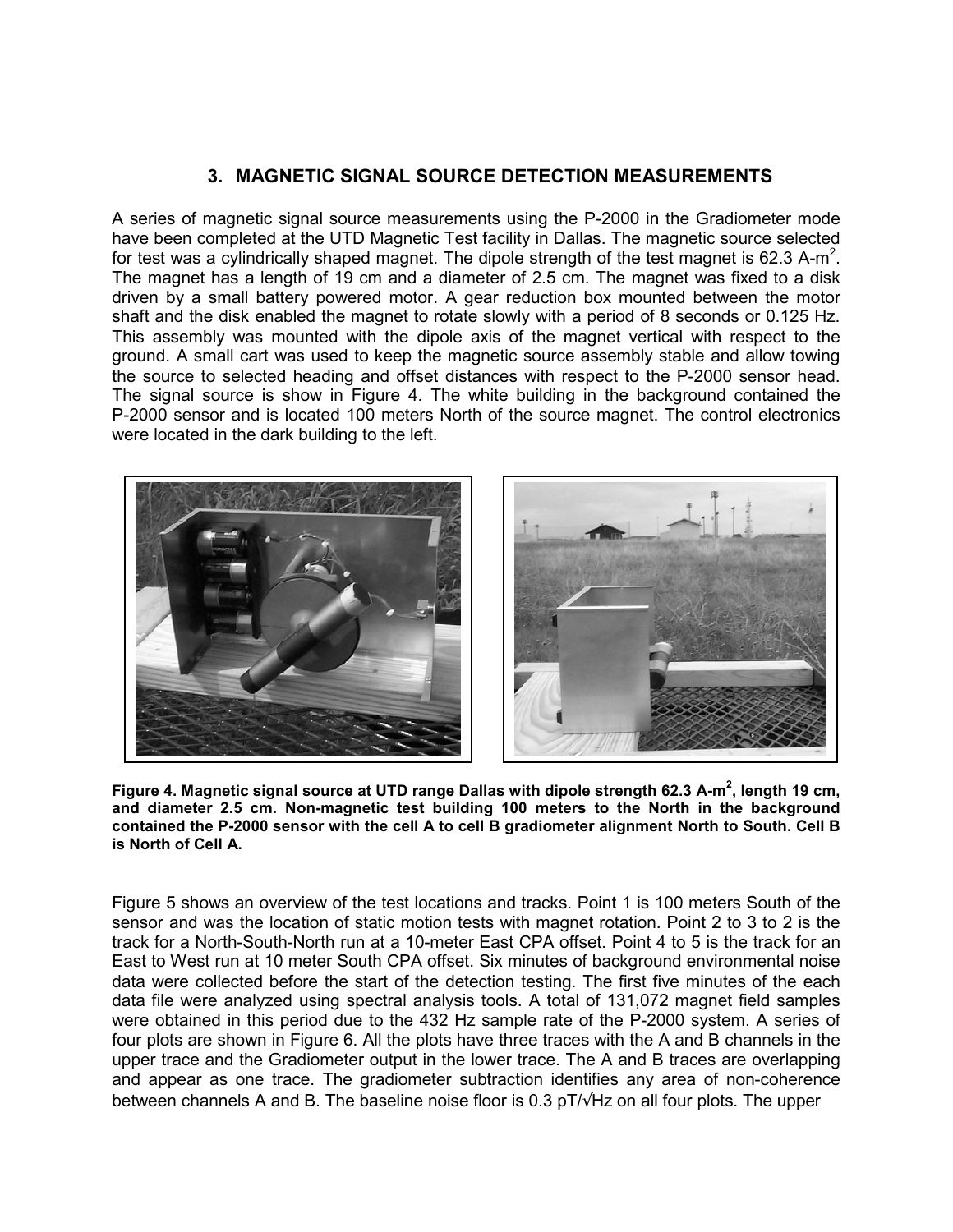

**Figure 5. Diagram shows test locations and magnet movement track lines. Static tests with magnet rotation (Figure 6 plots) were at point 1. Magnet movement from point 2 to 3 to 2 (Figure 7 plots) were followed by magnet movement from point 4 to 5 (Figure 8 plots).** 

left background noise plot shows the characteristic 60 Hz power line signals and also has lines at 39.9Hz and 20.1Hz. The line at 39.9Hz is the Larmor resonance difference between the two channels. Using the gyromagnetic ratio constant for the helium atom of 28.0235 Hz/nT this equates to a 1.424nT magnetic field intensity difference between channels. The 20.1Hz line is the beat frequency difference between the 60Hz and 39.9Hz lines. With the background noise identified, additional data were obtained at distances of 30, 70, and 100 meters South of the P-2000 gradiometer as the North-South aligned magnet was slowly rotated. The new line appears at 0.125Hz. The rotating magnet signal is well above the background noise out to 100 meters. The 70-meter gradiometer trace is shown in the lower left plot. The difference signal is still above the background noise and is detected 70 meters from the source. This is a good example of the sub pT signal measurement capabilities of the P-2000 sensor. Line broadening at 39.9Hz and 20.1Hz due to the magnet rotation is observed as shown in the upper right of the 30-meter plot.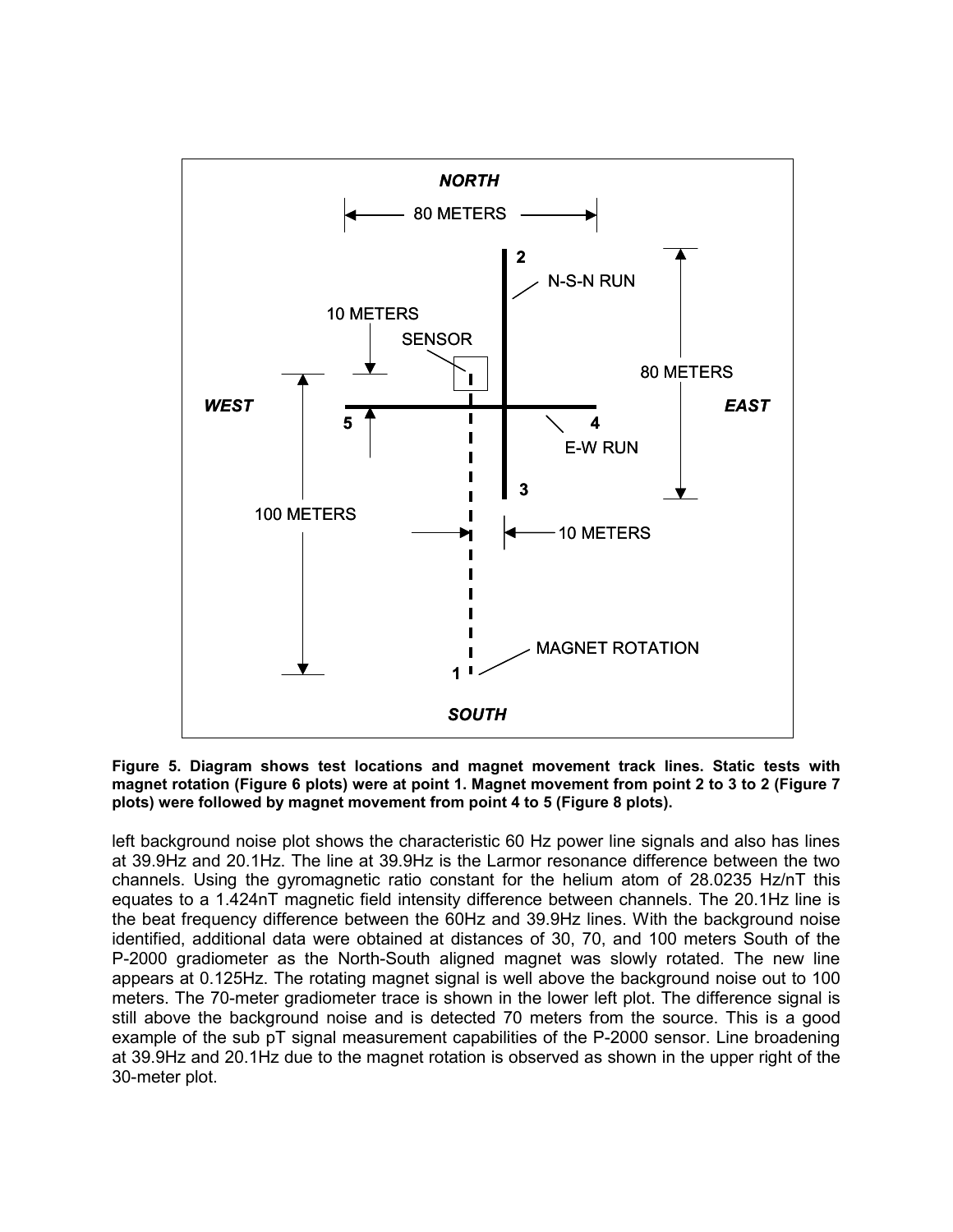



**Figure 6. Upper left plot is background environmental noise. Upper right plot is magnet rotation measurement 30 meters to South of sensor. Lower left is 70 meters and lower right plot is 100 meters South of P-2000 gradiometer.** 

Data were also collected at 10 meter CPA offset distances with the magnet aligned with the 62-degree local magnetic dip angle. Data shown in Figure 7 were collected starting 40 meters North and ending 40 meters South of the P-2000 gradiometer. The cart was then turned 180 degrees and data were collected during a South to North pass at 10 meter CPA offset distance. Direction of motion information can be seen in the gradiometer signal. This is indicated by the negative excursion followed by the positive excursion indicating South as Channel A was positioned South of channel B. This is also verified in the North run data as the positive excursion occurs before the negative excursion. Also note that the cart speed has decreased during the second pass as the time from the gradiometer peak to zero crossing has increased. The reduced amplitude is due to the off dip angle magnet alignment during the North run. Data shown in Figure 8 were collected starting 40 meters East and ending 40 meters West of the P-2000 gradiometer. The positive gradiometer excursion indicates the magnet is South of the sensor. Traces in Figures 7 and 8 demonstrate the value a gradiometer signal can add even though, in this case, most of the signal is common mode to both channels. Using multiple P-2000 sensors with gradiometer spacing great enough to remove environmental noise without canceling signal will yield tracking information in the gradiometer mode while enabling long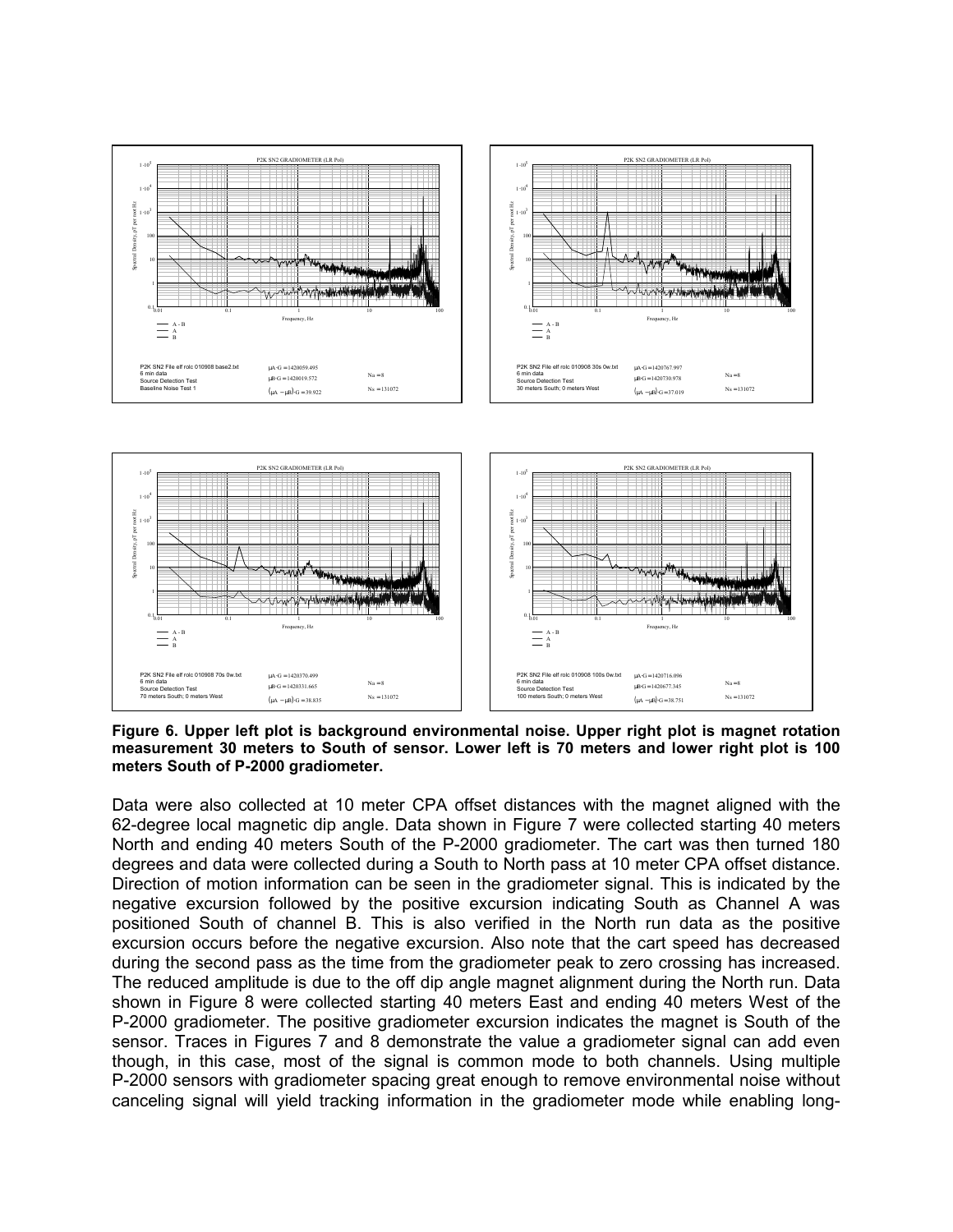range noise sources such as geomagnetic field disturbances to be removed. In a battlefield environment tank and truck detection and tracking is therefore possible in all weather or day/night conditions as long as motion occurs. Nonmoving targets such as tanks under trees may be detected by moving the sensor as opposed to the tank. Low altitude unmanned aerial vehicle applications are now possible due to the sensitivity improvement realized in the P-2000.



**Figure 7. P-2000 gradiometer time series data at 10 meter CPA East offset. Two overlapping traces (Channels A & B) and gradiometer show on left plot. Detail of the gradiometer signal is shown in the right plot. Each plot bandpass filtered (0.04Hz - 0.4Hz). North to South run followed by South to North run.** 



**Figure 8. P-2000 gradiometer time series data at 10 meter CPA South offset. Two overlapping traces (Channels A trace upper & B trace lower and gradiometer trace are shown on the left plot. Detail of the gradiometer signal shown in the right plot. Each plot bandpass filtered (0.04Hz – 0.4Hz). East to West run.**